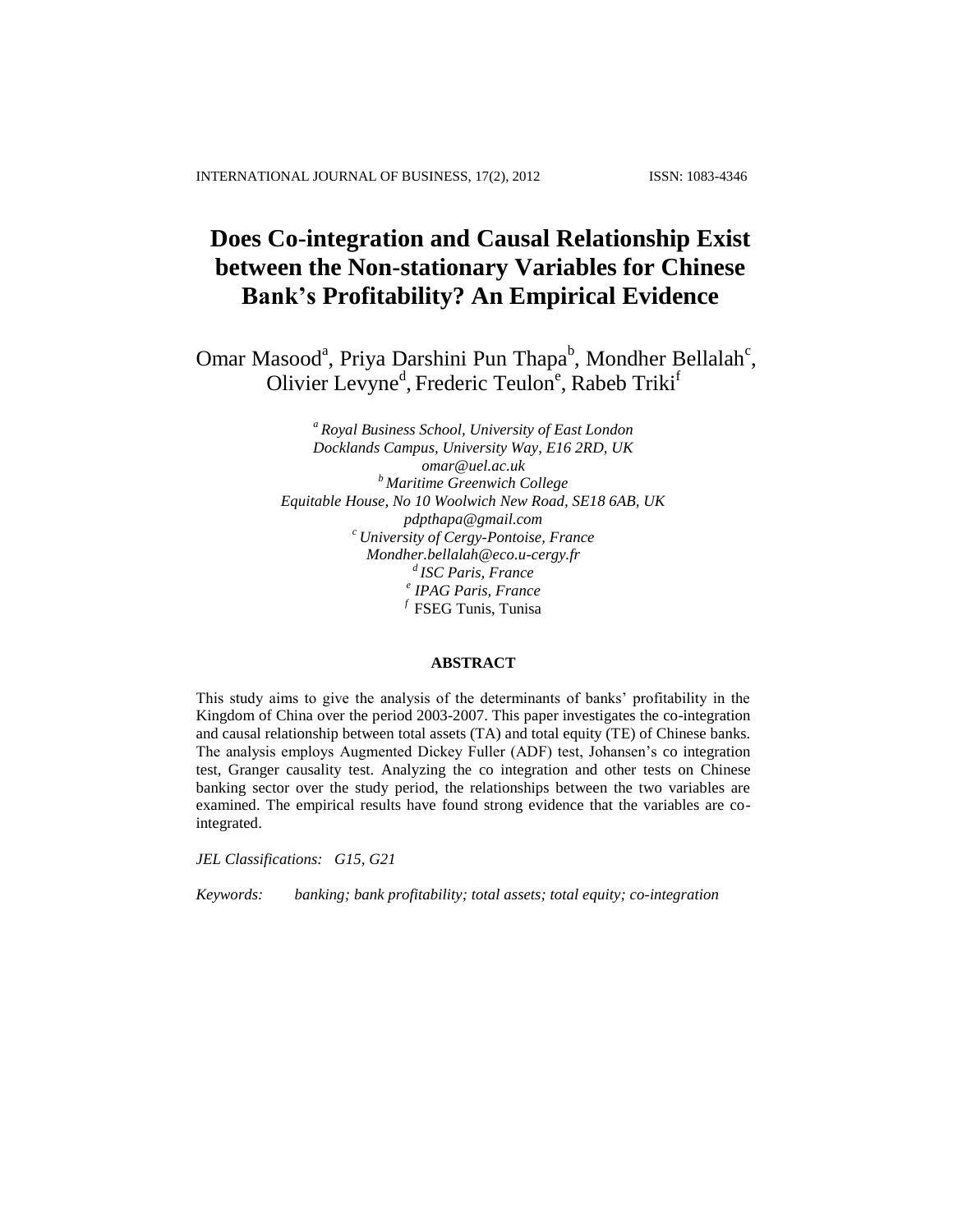# **I. INTRODUCTION**

In the last two decades economists have developed a number of tools to examine whether economic variables trend together in ways predicted by theory, most notably cointegration tests. Co-integration methods have been very popular tools in applied economic work since their introduction about twenty years ago. However, the strict unitroot assumption that these methods typically rely upon is often not easy to justify on economic or theoretical grounds. The multivariate testing procedure of Johansen (1988, 1991) has become a popular method of testing for co integration of the  $I(1)/I(0)$  variety, where I(1) and I(0) stand for integration of orders one and zero, respectively. In the Johansen methodology, series are pre-tested for unit roots; series that appear to have unit roots are put into a vector auto regression from which one can test for the existence of one or more I(0) linear combinations.

Utilizing the co integration and error correction models on all Chinese's banks over the study period, various potential internal and external determinants are examined to identify the most important determinants of profitability. Co-integration methodology has been extensively used as a convenient way of testing for the weak-form of asset market efficiency, which states that no asset price should be predictable from the prices of other assets The Johansen (1988) method of testing for the existence of co-integrating relationships has become standard in the econometrics literature.

Since unit-root tests have very limited power to distinguish between a unit-root and a close alternative, the pure unit-root assumption is typically based on convenience rather than on strong theoretical or empirical facts. This has led many economists and econometricians to believe near-integrated processes. Near-integrated and integrated time series have implications for estimation and inference that are similar in many respects. Co-integration, however, simply requires that co-integrating linear combinations have lower orders of integration than their parent series Granger (1986). Granger and Joyeux (1980) and Hosking (1981), where continuous orders of integration from the real line are considered, the case where there exists an I(d*−*b) linear combination of two or more I(d) series has become known as fractional co-integration

The co-integration approach is one of the recent methodologies employed to identify the determinants of profitability in banking. It enables the estimation of a relationship among non-stationary variables by revealing the long-run equilibrium relationship among the variables. This paper will help to determine the most important factors of profitability in Chinese banks, and is supposed to help banks' stakeholders especially the managers and regulatory authorities to improve the sector soundness by boosting the impact of positive factors and lessening the impact of the negative factors.

A good econometric practice is to always include tests on the co-integrating vectors to establish whether relevant restrictions are rejected or not. If such restrictions are not tested, a non-zero co-integrating rank might mistakenly be taken as evidence in favor of co-integration between variables. This is particularly relevant when there are strong prior opinions regarding which variables "have to" be in the co-integrating relationship. Unit root tests are performed on unvaried time series in order to test the order or integration. If individual time series are found to be integrated of same order after the unit root tests, then these variables may be co-integrated. Co-integration deals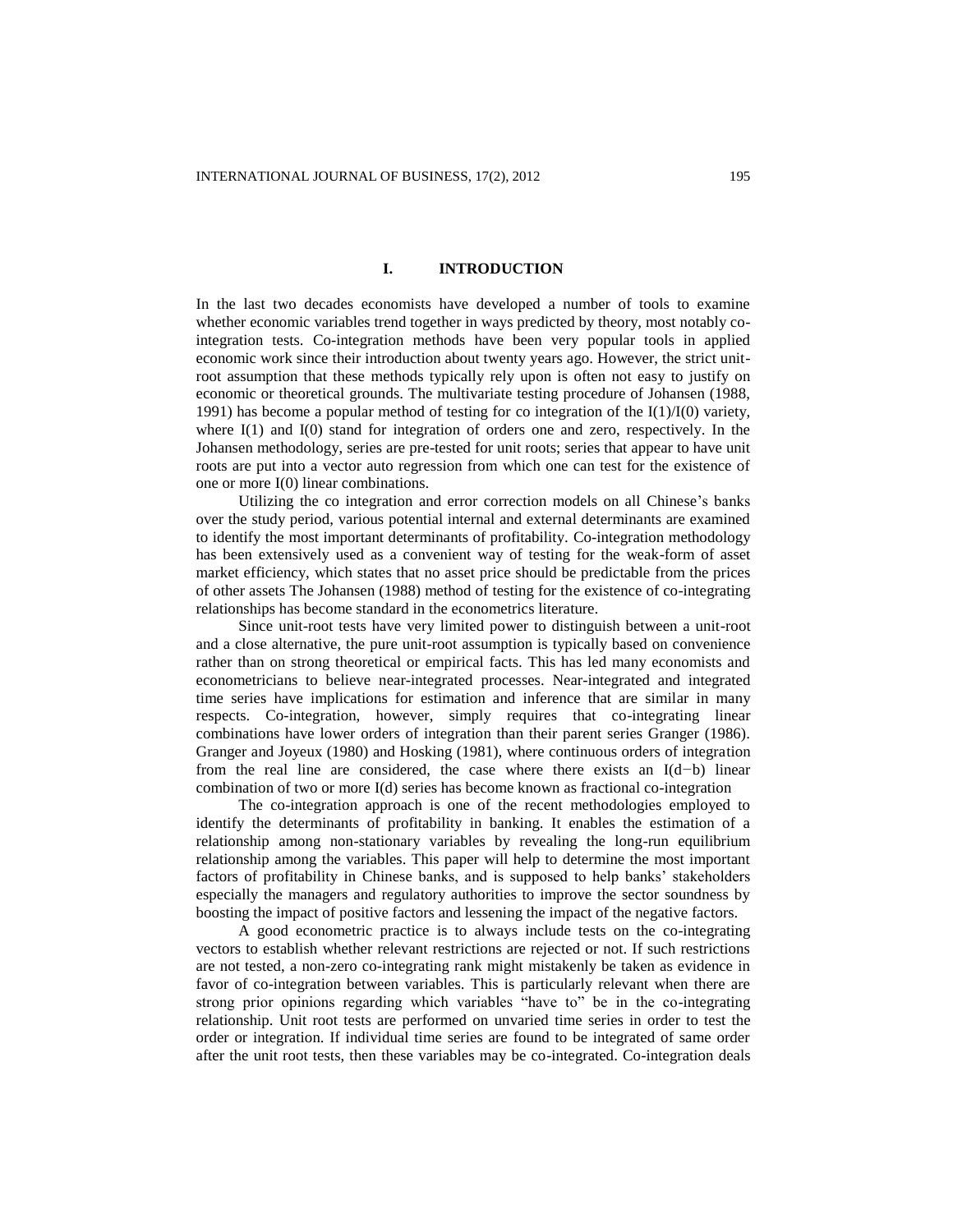with relationships among the group of variables where each has a unit root. Application of co-integration test in the estimation of money demand were analyzed by Johansen and Juselius (1990) and Dickey, Thansen and Thornton (1991).

The purpose of this paper is to investigate the effect of deviations from the unitroot assumption on the determination of the co-integrating rank of the system using Johansen's (1988, 1991) maximum Eigen value and trace tests. The paper will contribute towards the existing literature by interrogating the determinants of profitability of Chinese bank's using a co-integration approach. First we test for the stationary roots using augmented Dickey-Fuller test, then the Johansen's unit root test and granger causality test are applied to these variables.

The paper is divided into five sections. Section II describes about the previous existing literatures, Section III describes an overview of Chinese banking system, Section TV will give a complete description about the methodologies of the various tests performed in this paper, and Section V contains the empirical results, finally Section VI concludes with a short summary.

#### **II. LITERATURE REVIEW**

Despite an extensive literature on savings behavior, there are not many studies, which focused primarily on the factors that determine the level of deposits made by various categories of depositors at the commercial banks. These studies, however, concentrated mainly on private and household savings and not on the business and government sectors. Lambert and Hoselitz (1963) were among the first researchers to compile the works of others on savings behavior. They extended the works of researchers who studied the savings behavior of households in Sri Lanka, Hong Kong, Malaysia, India, Philippines. Snyder (1974) and Browning and Lusardi (1996) also presented a similar study which reviewed micro theories and econometric models.

Masood, Akhtan & Chaudhary (2009) studied the co-integration and causal relationship between Return on Equity and Return on Assets of Saudi Arabia, they found that there are stable long run relationships between the two variables. They also argued that unidirectional causality from ROE to ROA implies that sustainable development strategies with higher levels of ROE may be feasible and fast economic growth of Saudi Arabia may be achievable. Loayza et al. (2000b) listed papers and publications of the saving research project of a particular country and gave general reference in this area. Thereafter, lots of work has been done on this area Cárdenas and Escobar (1998), Rosenzweig (2001), Kiiza and Pedreson (2001), Athukorala and Kunal Sen (2003), Dadzie et al. (2003), Ozcan, et al. (2003), Athukorala and Tsai (2003), Qin (2003) and Hondroyiannis (2004) have studied the savings behavior of a particular country. A large empirical literature was developed on the cross country comparison, which was contributed by Doshi (1994), Masson et al. (1998), Loayza et al. (2000a), Agrawal (2001), Anoruo (2001), Sarantis and Stewart (2001), Cohn and Kolluri (2003), Ruza and Montero (2003).

The first works on cointegration methods were first studied by, Wallace and Warner (1993), Malley and Moutos (1996) that cointegration-based tests of foreign exchange market efficiency, Cardoso (1998), Bremnes et al. (2001), Jonsson (2001), Khamis and Leone (2001) and Bagchi et al. (2004). Studies arguing the stationary of these variables include Song and Wu (1997, 1998), Taylor and Sarno (1998), Wu and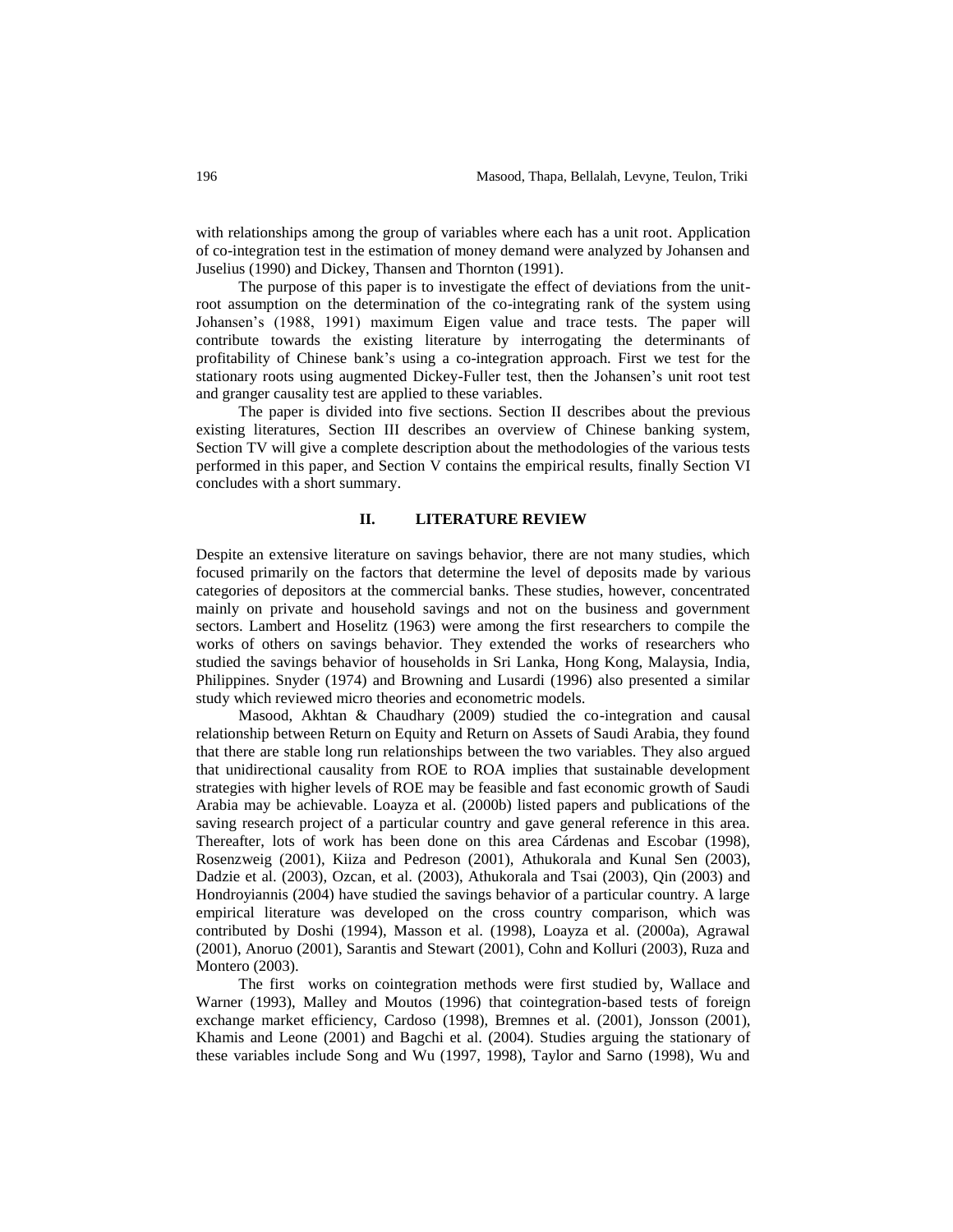Chen (2001) and Basher and Westerlund (2006). Sephton and Larsen (1991) showed that inference based on Johansen cointegration tests of foreign exchange market efficiency suffers from structural instability. Cheung and Lai (1993) argued that significant finitesample bias in the performance of the Johansen test statistics when asymptotic critical values are used for inference in finite samples.

As unit-root tests have very limited power to distinguish between a unit-root and a close alternative, the pure unit-root assumption is typically based on convenience rather than on strong theoretical or empirical facts Stock (1991), Cavanagh et al. (1995) and Elliott (1998) argued that near-integrated processes, which explicitly allow for a small deviation from the pure unit-root assumption, to be a more appropriate way to describe many economic time series. Phillips (1988) concluded that spurious regressions are a problem when variables are near-integrated as well as integrated and presented an analytical discussion Elliott (1998) shows that large size distortions can occur when performing inference on the co-integration vector in a system where the individual variables follow near-unit-root processes rather than pure unit-root processes.

The bank's profitability is generally classified into two broad categories i.e. internal and external. The internals factors are in the control and framework of the bank for instance number or employees, investments, etc., whereas the external factors are out of control and framework of the bank for instance, market share, competition, inflation etc.

Lots of literature has already been developed interrogates the profitability of banks of the particular country in question. Hester and Zoellner (1966) argued that the balance sheet structure has a significant impact on profitability. Smirlock (1985) found a significant positive relationship between demand deposits and profits. Lambert and Hoselitz (1963) were among the first researchers to compile the works of others on savings behavior. Heggested (1977) interrogated the profitability of commercial banks and reports that time and savings deposits have negative impact on profitability. Steiner and Huveneers (1994) found similar association while studying overhead expenditure. Bourke (1989), and Molyneux and Thorton (1992) found that capital and staff expenses are positively related to bank's profitability.

Mullineaux (1978) found a positive impact for bank's size on profitability. Studies of Pelzman (1968), Vernon (1971), Emery (1971), Mullineaux (1978) and Smirlock (1985) concluded that regulation have a significant impact on banks' profitability. Emery (1971) examined the effect of competition on banks' profitability and found insignificant association between the two variables. Smirlock (1985) further examined the effect of concentration on profitability and the findings of these studies were mixed and inconclusive. Demirgüç-Kunt and Huizinga (1998) concluded that that the well-capitalized banks have higher net interest margins and are more profitable.

Keynes (1936), despite arguing the quantitative importance of the interest rate effect, believes that in the long run substantial changes in the rate of interest could modify social habits considerably, including the subjective propensity to save. The importance of the rate of interest on consumption, many researchers using various methodologies tried to establish the strength of relationship between these two elements. Wright (1967), Taylor (1971), Darby (1972), Heien (1972), Juster and Watchel (1972), Blinder (1975), and Juster and Taylor (1975) in their studies found an inverse relationship between interest rate and consumption. Modigliani (1977) based on his works and after seeing evidence on the effect of interest rate on consumption concludes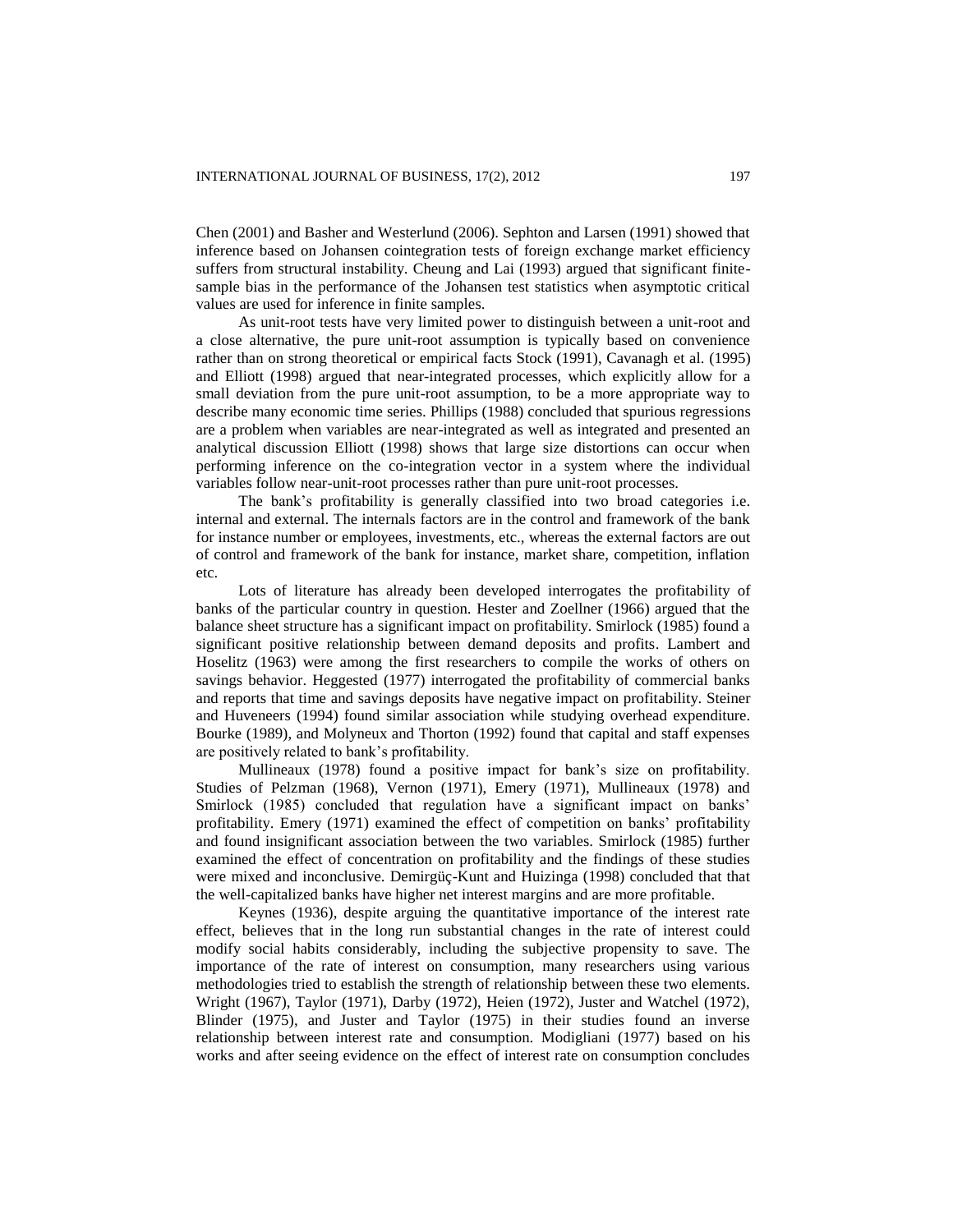that the rate of interest effects on demand, including the consumption component, are pervasive and substantial.

Alrashdan (2002) found that the return on asset (ROA) is positively related to liquidity and total assets while ROA is negatively related to financial leverage and cost of interest. Naceur (2003) examined the determinants of Tunisian banks' profitability over the period 1980-2000, and found that the capital ratio, loans and stock market development have positive impact on profitability while the bank's size has a negative impact. Hassan and Bashir (2003) stressed the importance of customer and short-term funding, non-interest earning assets, and overhead in promoting profits. They also argued that profitability measures respond positively to increases in capital ratio and negatively to loan ratios. Liu and Hung (2006) examined the relationship between service quality and long-term profitability of Taiwan's banks and found a positive link between branch number and long-term profitability and also proved that average salaries are detrimental to banks' profit.

## **III. AN OVERVIEW OF CHINESE BANKING SYSTEM**

More than 85% of financial resources in China are allocated through the banking system hence the economic reforms of China are dominated by Chinese commercial banks. The measurement of profitability and competitive conditions of banking system depicts the economic growth of China. Since 1978, the Chinese economy has experienced an impressive annual growth rate of about 10 percent. China's financial assets have grown at the annual rate of about 18 percent, or more than twice the growth rate of GDP.

Since the People's Republic of China was founded in 1949, the People's Bank of China (PBOC) has been the only bank in Mainland China until 1978. During this period, the PBOC played a dual role in China's financial system: as a central bank and as a commercial bank. Upon nationalization of private banks in the 1949, bank management in China essentially followed the approach of centrally-planned economy.

During the period of 1953-1978, four of the Chinese banks had operated intermittently as separate units as four Chinese banks had operated intermittently as separate units or as a single entity. During the period 1978-1984, People's Bank of China (PBC), Agriculture Bank of China (ABC), Bank of China (BOC), and Construction Bank of China (CBC). During the period 1978-1984, the PBC retained the central banking activities, while four other banks—ABC, BOC, CBC, and ICBC, were carved out from the PBC to provide specialized services. The modern Chinese banking system comprises of four state-owned commercial banks, as well as several joint-stock commercial banks, city commercial banks, rural credit cooperatives, finance companies, and trust and investment companies, foreign banks have been allowed to be an integral part of the banking system

As the economy started shifting toward market-orientation, profitability and liquidity—if any—of state-owned enterprises suffered due to their inability to adapt to the challenges imposed. State-owned banks have been hampered by non-paying or delinquent loans to other state-owned enterprises. Both the state-owned and private banks had to extend credit to the inefficient, monopolist, state-owned enterprises or public projects.

In 1994, three policy banks, China Development Bank (CDB), Agricultural Development Bank of China (ADBC), and the Export-Import Bank of China (China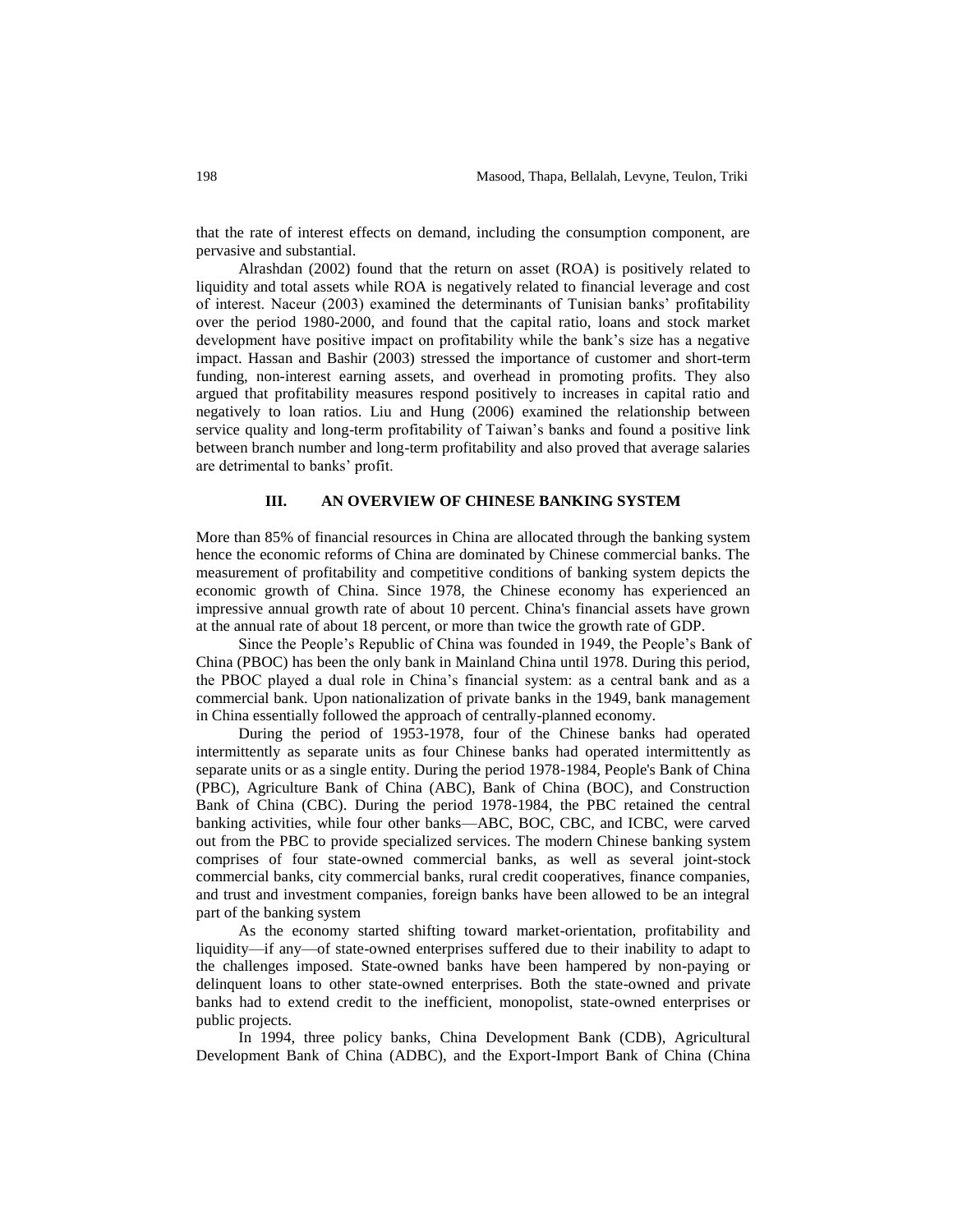Eximbank), were established. They undertook most part of policy loans business from the four national specialty banks. Meanwhile, the four national specialty banks became state-owned commercial banks. In 2003, China Banking Regulatory Commission (CBRC) was established to take over most supervisory function of PBOC, becoming a main regulator of China's banking industry. By the end of 2007, there were 3 policy banks, 5 large state-owned commercial banks, 12 joint-stock commercial banks, 124 city commercial banks, and 29 locally incorporated foreign bank subsidiaries as well as other banking institutions.

Chinese authorities have adopted more flexible approach in seeking help from foreign banks in rescuing weak banks. Foreign banks, when they are well-capitalized and have an access to external markets, are less likely to turn off the credit when monetary authorities pursue tight monetary policies. Foreign banks' presence also provided needed competition to domestic banks unburdened of non-performing loans. Competitive pressure in turn provided incentives to local banks to improve management practices.

According to Commercial Banking Law of the People's Republic of China which began to be in effect on July 1st of 1995, one of the prerequisites to establish commercial banks is "Having directors and senior management personnel with professional knowledge for holding the post and work experiences". In June 2002, the People's Bank of China promulgated Guidance on Independent Directors and External Supervisors of Joint-Stock Commercial Banks, which aims to establish and enhance the arrangement of independent directors.

For the Chinese banking, most crucial issues is to convert the four state-owned commercial banks, with 70 percent of the nation's financial assets and loans, into shareholding companies. During system-wide crisis, state-owned banks often become safe havens because the public perceives that their funds will be fully guaranteed by the state. Chinese banks have suffered from bad loans and high operating costs for a long time. A sound banking industry is essential for development of efficient financial markets, in turn, efficient markets are crucial for ensuring effectiveness of the market-oriented economy. Excessive bad debts reflecting inefficient bank management are thus antithetical to the goal of market orientation for the Chinese economy.

They were underperforming their counterparts in other countries. In recent years, Chinese government has carried out a series of reforms aiming at making banks more market driven, more profitable, and well managed. One important reform among these is to establish a board of directors system in existing banks to improve corporate governance. In this context, how effective the role of board of directors have played in the profitability of Chinese banks is up to close examination.

#### **IV. METHODOLOGY**

The estimation of the long run relationship between the variables, time series properties of the individual variables are examined by conducting Augmented Dickey Fuller (ADF) stationary tests, then the short run dynamic and long run co-integration relationship are investigated by using the multivariate Johansen's co-integration test and Granger Causality test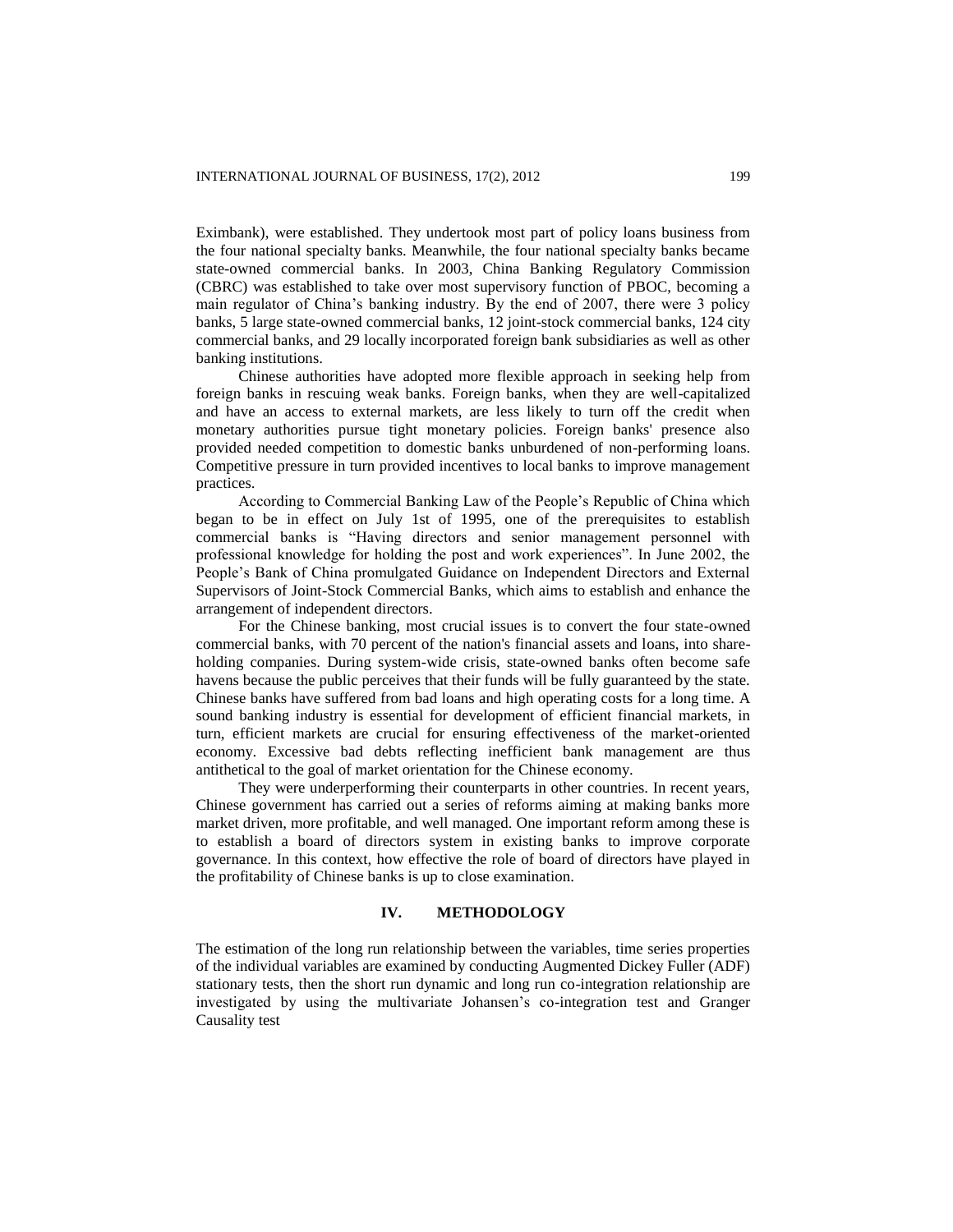#### **A. Unit Root Tests**

The Augmented Dickey-Fuller (ADF) unit root test method put forward by American scholars Dickey and Fuller is widely used in the academia to examine the stationary property of the time series and determine the integration order of non-stationary time series. Unit root tests are first conducted to establish the stationary properties of the time series data sets. Stationary entails long run mean reversion and determining a series with stationary property avoids spurious regression relations. It occurs when series having unit roots are regressed into one another.

The presence of non-stationary variables might lead to spurious regressions and nonobjective policy implications. Augmented Dickey Fuller (ADF) tests are used for this purpose in conjunction with the critical values, which allows for calculation of critical values for any number of regressors and sample size. The ADF model used in the study is as follows:

$$
\Delta \ln Y = \alpha + T + \omega \ln Y_{t-1} + \sum_{i=1}^{p} \delta \Delta \ln Y_{t-1} + \varepsilon
$$
 (1)

Here Y: variable used for unit root test,  $\alpha$  is the constant, T represents the trend,  $\omega = p-1$ and  $\varepsilon$  is the white noise series. The null hypothesis is H<sub>O</sub>:  $\omega$  =0. If the ADF value of the lnY is bigger than the McKinnon value at 5% significant level, the null hypothesis is accepted, which means lnY has unit root and is non-stationary. If it is less than the McKinnon value then the  $H_0$  is rejected and lnY is stationary. As for the non-stationary series, we should test the stationary of its 1st difference. If the 1st difference is stationary, the series has unit root and it is first order integration I (1).

#### B. **Johansen's Co-integration Test**

According to the co-integration theory, there may be co-integration relationship between the variables involved if they are 1 order integration series, i.e. their 1st difference is stationary. There are two methods to examine this co-integration relationship, one is EG two-step procedure, put forward by Engle and Granger in 1987, the other is Johansen cointegration test (Johansen(1988) and Juselius1990) based on Vector Auto Regression (VAR).

For co-integration test, we will conduct the Johansen's multivariate co-integration tests. The Johansen's multivariate co-integration test involved testing the relationships between the variables following vector auto-regression (VAR) model:

$$
\Delta \ln Y = \sum_{i=1}^{p} \Gamma_i \Delta \ln Y_{t-1} + \Pi \ln Y_{t-1} + BX_t + \varepsilon
$$
 (2)

 p p where  $\Gamma_i = -\sum A_j$  and  $\Pi = \sum A_i - I_m$ . Y<sub>t</sub> represents n\*1 vector of I (1) variables.  $\Gamma$  and  $j=i+1$   $i=1$ 

II are n<sup>\*</sup>n matrix of coefficients to be tested. B denoted n<sup>\*</sup>h matrix and  $X_t$  denoted h<sup>\*</sup>l vector of I(0) variables. Π denoted the rank of the matrix and interrogates the long-run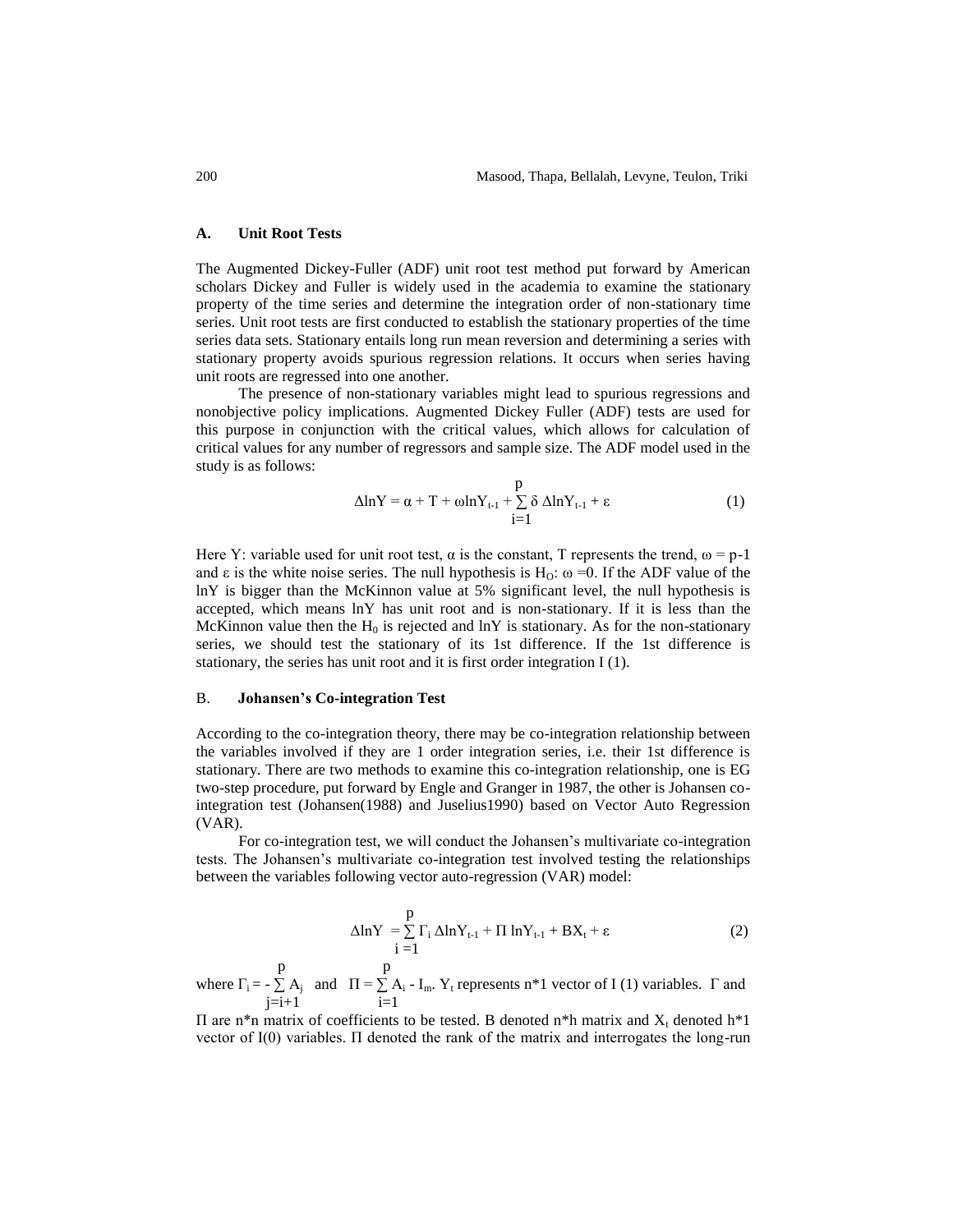relationships in the variable and is equal to the number of independent co-integrating vectors. If rank of  $\Pi$  is 0, the variables in are not co-integrated.

Johansen developed two test statistics: the trace test and the maximum eigen value test.  $\lambda_{\text{trace}}$  statistic tests the null hypothesis that r= 0 (no co-integration) against a general alternative hypothesis of r>0 (co-integration). The  $K_{max}$  statistic tests the null hypothesis that the number of co-integrating vectors is r against the specific alternative of r+1 co-integrating vectors. The test statistics obtained from  $\lambda_{\text{trace}}$  and  $K_{\text{max}}$  tests are compared against the asymptotic critical values of the two test statistics by Johansen and Juselius.

## **C. Granger Causality Test**

The pair wise Granger causality tests are used to examine whether the past value of a series  $X_t$ , will help to predict the value of another series at present  $Y_t$  taking into account the past value of the previous value of  $Y_t$ . The two series are first tested for stationary using the ADF unit root test, followed by the Johansen co integration test before performing the Granger causality test. If the time series of a variable is stationary or I(0) from the ADF test, or if the time series are found to be  $I(1)$  and co integrated. The Granger causality test is as follows:

$$
X_{i} = \sum_{i=1}^{n} \alpha_{x,i} X_{t-i} + \sum_{i=1}^{n} \beta_{x,i} Y_{t-i} + \mu_{x,t}
$$
(3)

$$
Y = \sum_{i=1}^{n} \alpha_{y,i} Y_{t-i} + \sum_{i=1}^{n} \beta_{y,i} Y_{t-i} + \mu_{y,t}
$$
(4)

where  $X_t$  is the log of the first variable at time t, and  $Y_t$  is the log of the second variable at time t.  $\mu_{x,t}$  and  $\mu_{y,t}$  are the white noise error terms at time t.  $\alpha_{x,i}$  is the parameter of the past value of X, which tells us how much past value of X explains the current value of X and  $\beta_{x,i}$  the parameter of the past value of Y, which tells us how much past value of Y explains the current value of X. Similar meanings apply to  $\alpha_{y,i}$  and  $\beta_{y,i}$ .

# **C. Data**

The data used in this paper was collected from 16 most significant banks of China, which includes banks like Agriculture Bank of China, Agricultural Development bank of China, China Development Bank, China Merchant bank, Bank of Communication, Indrustrial and Commercial bank of China, China Everbright bank, China Construction Bank, Bank of China, Hua Xia Bank, Export-Import bank of China, Shen Zhen Ping An, Shen Zhen Development Bank, Xia Men International bank, Min Sheng, Shangai Pudong Development bank. The dataset was developed by collecting the information from these banks.

The pooled data was made by combining the datasets from all the banks, and the regression analysis was performed on this pooled data to obtain the results which are mentioned in the next section. The mean square and double accounting techniques were also used on the dataset, wherever required.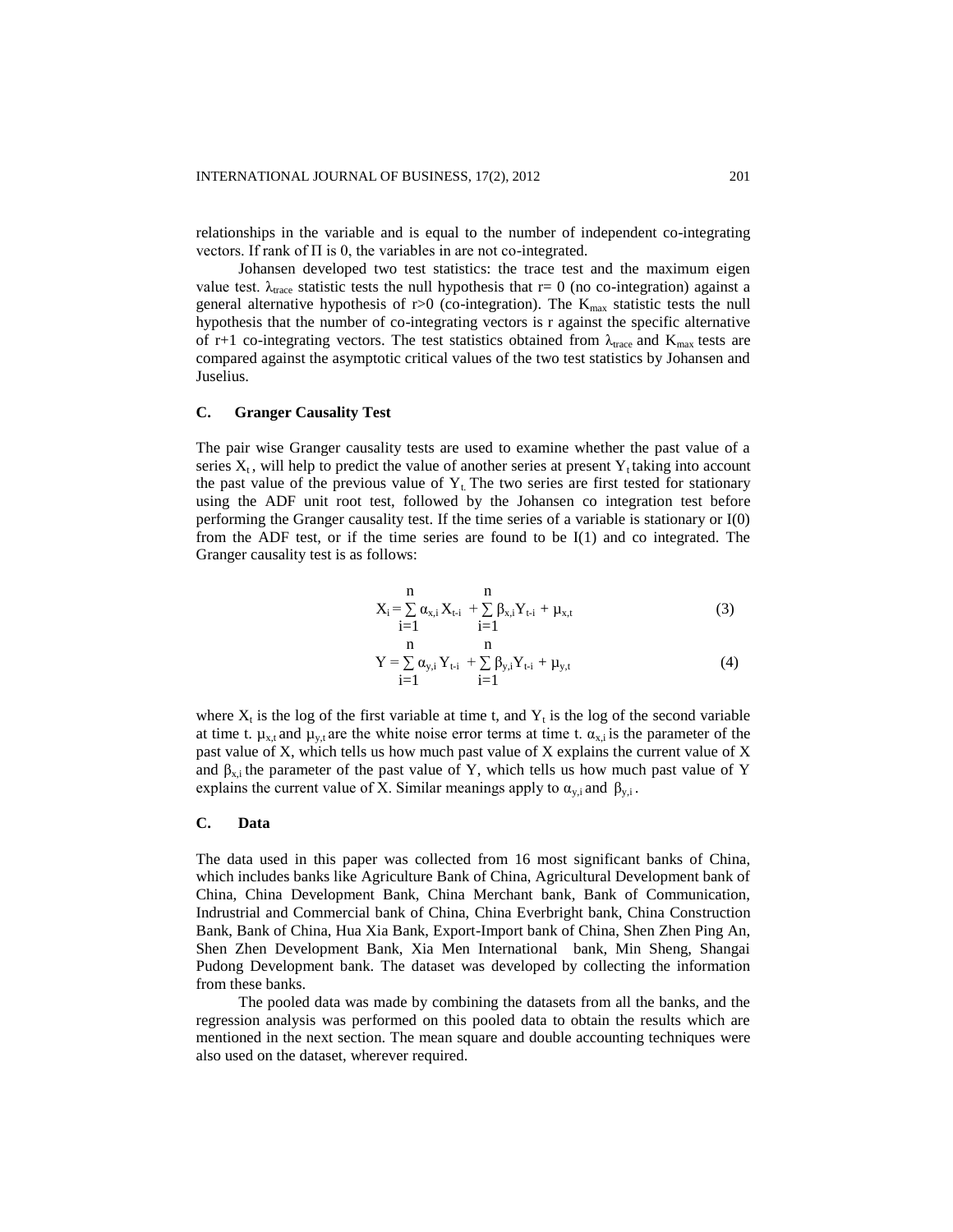# **V. EMPIRICAL ANALYSIS**

## **A. Unit Root Test**

We test for the presence of unit roots and identify the order of integration for each variable using the Augmented Dickey–Fuller (ADF). The null hypothesis is considered as non-stationary. The test on the variable total assets gave the following result.

The computed ADF test-statistic (1.331162) is greater than the critical values **(-** 8.033476, -4.541245, -3.380555 at 1%, 5% and 10% significant level, respectively), thus we can conclude that the variable total assets has a unit root i.e. it is a non-stationary series.

# **Table-1**

ADF test statistics Null Hypothesis: total assets has a unit root Exogenous: Constant, Linear Trend. Lag Length: 1 (Fixed)

|                                               | t-statistic  |             | Prob   |
|-----------------------------------------------|--------------|-------------|--------|
| <b>Augmented Dickey Fuller Test Statistic</b> |              | 1.331162    | 0.9773 |
| Test critical values                          | 1% level     | $-8.033476$ |        |
|                                               | 5% level     | -4.541245   |        |
|                                               | $10\%$ level | -3.380555   |        |

\*MacKinnon (1996) or Augmented Dickey-Fuller Test Equation Dependent Variable: D(total assets). Method: Least Squares.

## Augmented Dickey fuller test equation Dependent variable - D(total assets) Method – Least Squares

|                    |              | www.<br>Luist Dyuarus   |             |              |
|--------------------|--------------|-------------------------|-------------|--------------|
| Variable           | Coefficient  | Standard error          | t-statistic | Prob.        |
| Total assets       | 0.523410     | 0.393198                | 1.331162    | 0.4102       |
| R-squared          | 0.639249     | Mean dependent variable |             | $1.29E + 08$ |
| Adjusted R-squared | 0.278497     | S.D. dependent variable |             | 615510168    |
| S.E. of regression | 52281516     | Akaike info Criterion   |             | 38.61691     |
| Sum squared resid. | $2.73E + 15$ | Schwarz Criterion       |             | 38.01598     |
| Log likelihood     | $-55.92536$  | Hannan Quinn Criterion  |             | 37.40897     |
| F-statistic        | 1.771993     | Dublin Watson stat      |             | 2.997813     |
| Prob (F-statistic) | 0.410164     |                         |             |              |

In order to eliminate the heteroskedasticity of total assets and total equity as, we take their natural logarithm and define them as LnTA and LnTE. Similarly, ADF tests were conducted on total equity and the logged variables of total assets and total equity differentiated by their order of integration are reported in Table 2.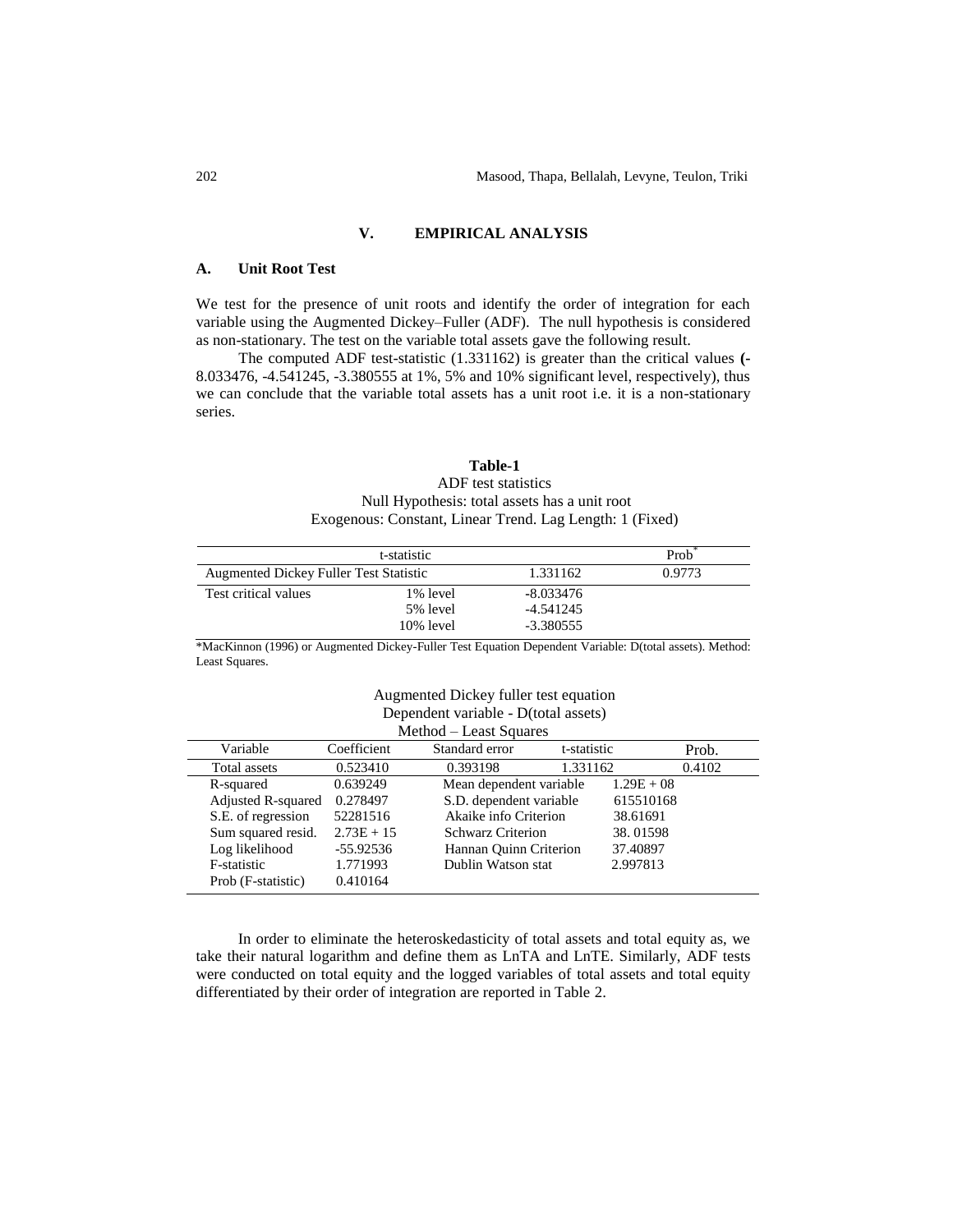|              |                                   | Results of ADF unit root test |            |                                                                                                                                                                                                                                                                                                                                    |                    |  |
|--------------|-----------------------------------|-------------------------------|------------|------------------------------------------------------------------------------------------------------------------------------------------------------------------------------------------------------------------------------------------------------------------------------------------------------------------------------------|--------------------|--|
| Variable     |                                   | ADF-statistic Critical value  | AIC.       | SC(5%)                                                                                                                                                                                                                                                                                                                             | Result             |  |
| Total assets | 1.331162                          | -4.541245                     | 38.61691   | 38.01598                                                                                                                                                                                                                                                                                                                           | non-stationary     |  |
| Total equity | $-0.831217$                       | $-4.542245$                   | 32.61347   | 32.01255                                                                                                                                                                                                                                                                                                                           | non-stationary     |  |
| LnTA         | 0.646288                          | 3.850555                      | $-2.03242$ | $-2.63335$                                                                                                                                                                                                                                                                                                                         | stationary         |  |
| LnTE         | 0.599704                          | 3.380555                      | 9.10595    | 8.50487                                                                                                                                                                                                                                                                                                                            | stationary         |  |
| ли 1.        | 1111<br>$\mathbf{1}$ $\mathbf{1}$ | $\cdots$                      | $\cdots$   | $\mathbf{1}$ $\mathbf{1}$ $\mathbf{1}$ $\mathbf{1}$ $\mathbf{1}$ $\mathbf{1}$ $\mathbf{1}$ $\mathbf{1}$ $\mathbf{1}$ $\mathbf{1}$ $\mathbf{1}$ $\mathbf{1}$ $\mathbf{1}$ $\mathbf{1}$ $\mathbf{1}$ $\mathbf{1}$ $\mathbf{1}$ $\mathbf{1}$ $\mathbf{1}$ $\mathbf{1}$ $\mathbf{1}$ $\mathbf{1}$ $\mathbf{1}$ $\mathbf{1}$ $\mathbf{$ | 100111<br>$\sim$ 1 |  |

| Table2                      |  |
|-----------------------------|--|
| Results of ADF unit root te |  |

The lag is added to make the residual be white noise, AIC is Akaike Info.Criterion and SC is the Schwarz Criterion.

As shown in Table 2, for the variables of total assets and total equity, the results shows that it is evident that we found the presence of a unit root at conventional levels of statistical significance for the variables of total assets and total equity. To see whether they are integrated of order one I(1) at the 1% level, we performed augmented Dickey– Fuller tests on their first difference. The results of the unit root test show that the first differences of both series are stationary which are found to reject the null hypothesis of unit root. Therefore we can conclude that all series involved in the estimation procedure are regarded as I(1), and it is suitable to make co integration test.

# **B. Johansen's Co-integration Test**

As proved by previous test the variables under analysis are integrated of order 1 (namely I(1)), hence now the co-integration test is performed. The proper way to test for the relationship between total assets and total equity is certainly to test for a co-integrating equation. In testing co-integration relationships, we use the Johansen and Juselius method of testing. For selecting optimal lag length for the co-integration test, we adopt the Schwartz Information Criterion (SIC) and Schwarz criterion (SC) Criterion. The cointegration tests results performed on the variables gave the following result.

| Table 3                                                    |
|------------------------------------------------------------|
| Cointegration rank test Series: total_assets__total_equity |
| Lags interval (in first differences): 1 to 1               |
| Unrestricted Cointegration Rank Test (Trace)               |

| Hypothesized No. of | Eigen values | Trace statistic | 0.05 critical value | $Prob^{\circ}$ CE(s) |
|---------------------|--------------|-----------------|---------------------|----------------------|
| $**$<br>None        | 0.87456      | 44.57638        | 12.64738            | 0.0010               |
| At most 1           | 0.59829      | 8.746002        | 4.983491            | 0.0194               |

Trace test indicates 2 cointegrating eqn(s) at the 0.05 level

\* MacKinnon-Haug-Michelis (1999) p-values

| Unrestricted Cointegration Rank Test (Maximum Eigenvalue) |  |
|-----------------------------------------------------------|--|
|-----------------------------------------------------------|--|

| Hypothesized No. of | Eigen values | Trace statistic | 0.05 critical value | $Prob*CE(s)$ |
|---------------------|--------------|-----------------|---------------------|--------------|
| **<br>None          | 0.874563     | 38.98723        | 11.56473            | 0.0010       |
| At most             | 0.598298     | 8.746002        | 4.983491            | 0.0194       |
|                     |              | .               |                     |              |

Trace test indicates 2 cointegrating eqn(s) at the 0.05 level

\*\* denotes rejection of the hypothesis at the 0.05 level

\* MacKinnon-Haug-Michelis (1999) p-values

<sup>\*\*</sup> denotes rejection of the hypothesis at the 0.05 level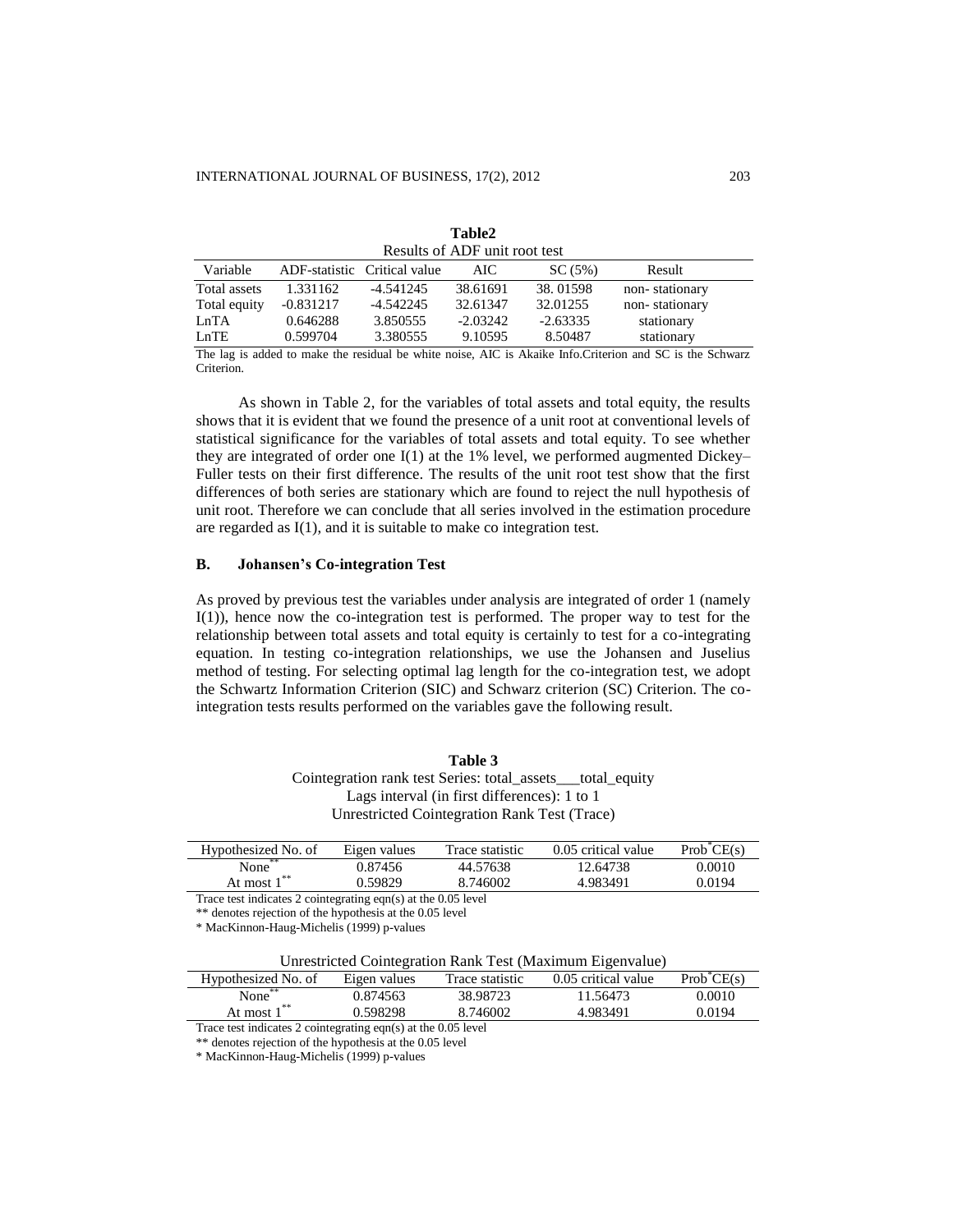Therefore, by applying Johansen test on total assets and total equity series we found the presence of two co-integration vectors. Hence our findings imply that there is a stable relationship between the two variables i.e. total assets and total equity. The results for the Johansen's test are concluded in Table 4.

|             |             | Table4                                   |        |                        |
|-------------|-------------|------------------------------------------|--------|------------------------|
|             |             | Results of Johansen's cointegration test |        |                        |
| Eigen-value | t-statistic | Critical value                           | Prob.  | Null-hypothesis (0.05) |
| 0.874563    | 44.57638    | 12.64738                                 | 0.0010 | $r = 0$                |
| 0.598298    | 8.746002    | 4.983491                                 | 0.0194 | r < 1                  |

**Table4**

Trace test indicates 2 co-integrating eqn(s) at the 0.05 level.

# **C. Granger Causality Test**

Granger causality test demands that the economic variables should be stationary series. So we need to examine the stationary property of the 1st difference. Hence we test variables LnTA and LnTE so as to observe the causality between total assets and total equity. As the sample of observation for this test is small, we take the lag to be 1. The results of Granger Causality test are shown in table 5.

|                                    | Pairwise granger Causality test |        |
|------------------------------------|---------------------------------|--------|
| Null Hypothesis                    | F-statistic                     | Prob.  |
| LN_TA does not granger cause LN_TE | 3.91826                         | 0.1632 |
| LN_TE does not granger cause LN_TA | 6.02545                         | 0.0984 |

Hence by applying the granger causality test to the variables can interpret that total assets is a granger cause to total equity and total equity is also a granger cause to total assets . In other words total assets can affect total equity input, similarly total equity can also affect the total assets in the Chinese Banking sector. Therefore, there exist a bidirection cause-effect relationship between total assets and total equity. The results of the Granger Causality are concluded in Table 6

| <b>Results of Granger Causality Test</b> |      |         |         |           |
|------------------------------------------|------|---------|---------|-----------|
| Lag                                      | Ho   | F-value | P-value | Result    |
|                                          | LnTA | 3.91826 | 0.1632  | Accept Ho |
|                                          | LnTE | 6.02545 | 0.0984  | Accept Ho |

**Table 5**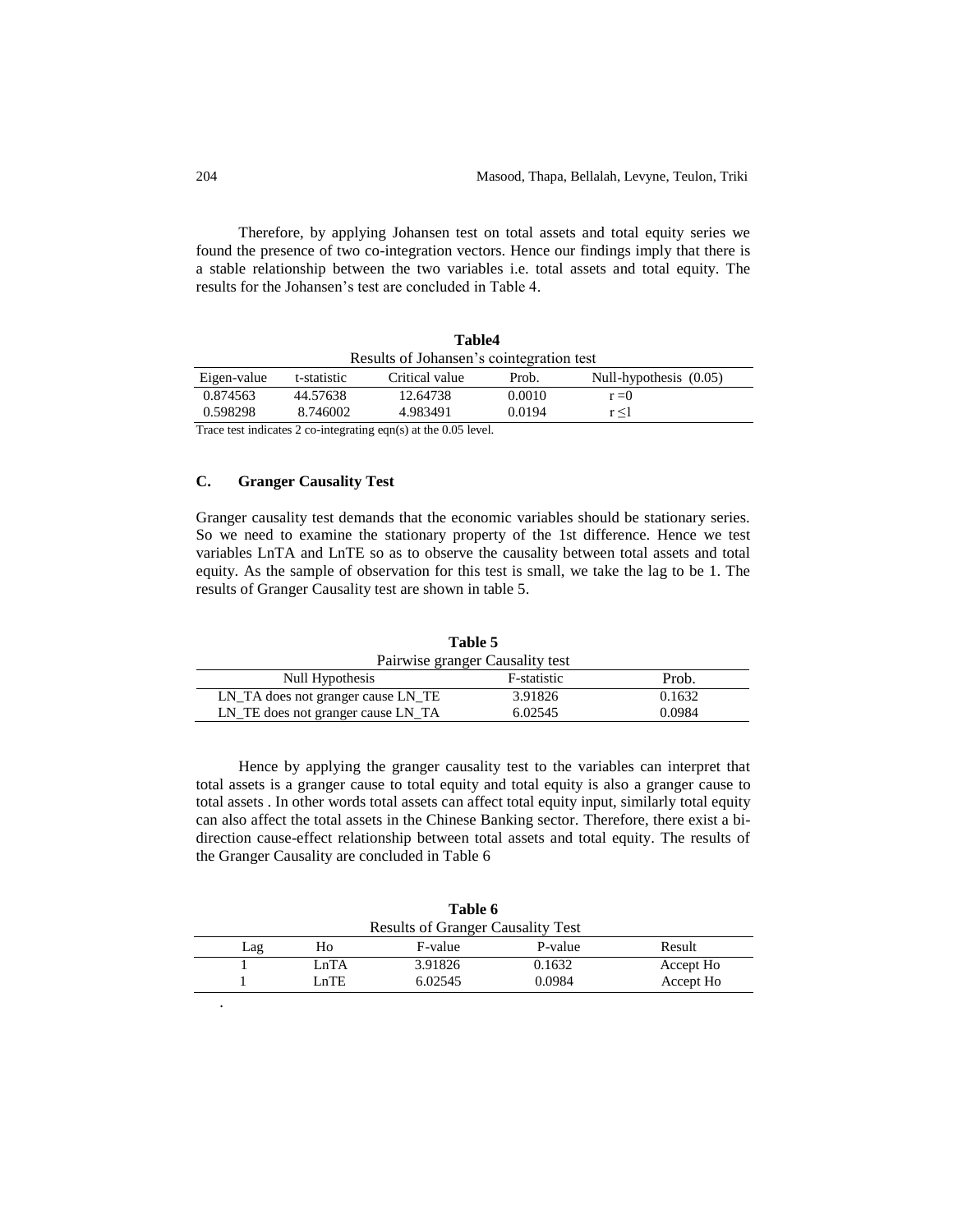## **D. Graphical Comparison**

To further illustrate the relationship between total assets and total equity in the Chinese Banking sector, we also conducted a graphical comparison of the two variables over a four year period. Figure 1 depicts that both the variables show similar kind of trend till 2006. After 2006, the total assets observed a positive growth while total equity experienced a small decrement.



**Figure 1** The relationship between total assets and total equity in the Chinese Banking sector

## **VI. CONCLUSIONS**

In testing the co-integration and causal relationship between total assets and total equity, the time series model of ADF unit-root test, Johansen co-integration test, Granger causality test and graphical comparison model are employed. The empirical results have found strong evidence that the variables are co-integrated and feedback.

By applying Johansen decision rule, we found that there are two co-integration vectors for the model. Hence our findings imply that there are stable long run relationships between the two variables i.e. total assets and total equity. Furthermore after the granger causality test to the variables we found that there exist a bi-directional cause-effect relationship between total assets and total equity in the Chinese banking sector. By applying the granger causality test to the variables we found that total assets are a granger cause to total equity and total equity is also a granger cause to total assets. The evidences of long-run bi-directional causality from total assets to total equity implies that sustainable development may be feasible and fast economic growth of China may be achievable. Furthermore by graphical comparison we found that both the variables were observed having similar kinds of trends over the period of last four years.

#### **REFERENCES**

- Anoruo, Emmanuel, 2001, "Saving-Investment Connection: Evidence from the Asean Countries," *American Economist*, spring, Vol. 45, No. 1, 46-53.
- Athukorala, Prema-C, and Long Pang Tsai, 2003, "Determinants of Household Saving in Taiwan: Growth, Demography and Public Policy," *Journal of Development Studies*, Vol. 39, Issue. 5, 69-88.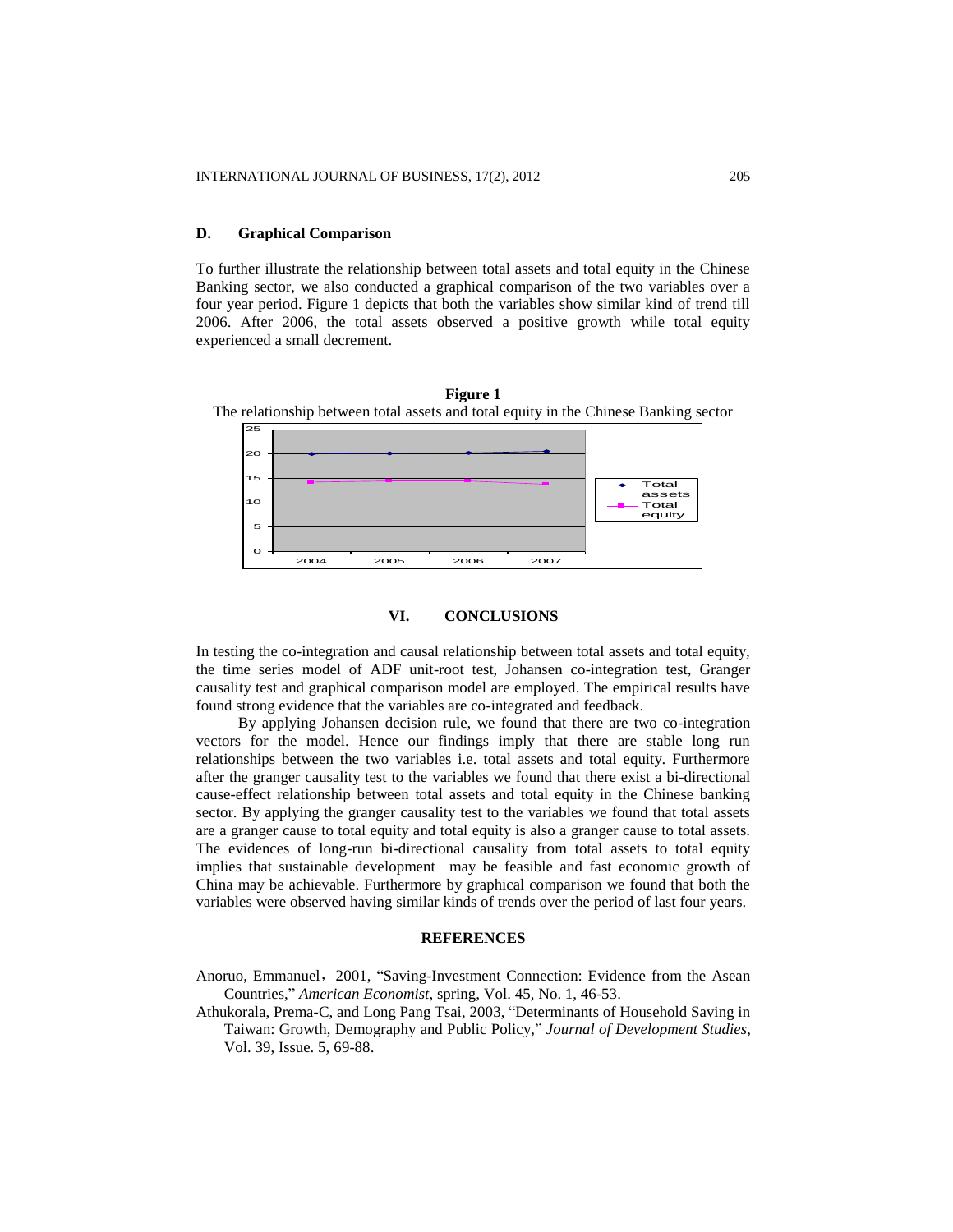- Agrawal, Paradep, 2001, "the Relation between Savings and Growth: Cointegration and Causality Evidence from Asia," *Applied Economics*, Vol. 33, 499-513.
- Athanasoglou, Panayiotis, S. Brissimis and M. Delis, 2008, "Bank-specific, Industry-Specific and Macroeconomic Determinants of Bank Profitability," *Journal of International Financial Markets,* Institutions & Money, Vol.18, No. 2, 121-136.
- Bashir, Abdel-Hameed, 2003, "Determinants of Profitability in Islamic Banks: Some Evidence from the Middle East," *Islamic Economic Studies*, Vol. 11, No. 1, 31-60.
- Blonigen, B.A., 1997, "Firm-Specific Assets and the Link between Exchange Rate and Foreign Direct Investment," *American Economic Review*, Vo1. 87, No. 3, 447-465.
- Bourke, Philip, 1989, "Concentration and Other Determinants of Bank Profitability in Europe, North America and Australia", *Journal of Banking and Finance*, 13, 65-67.
- Boldla, B., R. Verma, 2006, "Determinants of Profitability of Banks in India: A Multivariate Analysis," *Journal of Services Research*, Vol.6, No. 2, 75-89.
- Browning, Martin and Annamaria Lusardi, 1996, "Household Saving: Micro Theories and Micro Facts," *Journal of Economic Literature*, Vol. XXXIV, December, 1797- 1855.
- Cardenas, Mauricio and Andreas Escobar, 1998, "Saving Determinants in Colombia: 1925-1994," *Journal of Development Economics*, Vol. 57, No. 1, 5-44.
- Cesaratto, Sergio, 1999, "Savings and Economic Growth in Neoclassical Theory," *Cambridge Journal of Economics,* November, Vol. 23, No. 6, 771-793.
- Cheung, YinWong, and K.S. Lai, 1993,"Finite-sample Sizes of Johansen's Likelihood Ratio Tests for Cointegration," *Oxford Bulletin of Economics and Statistics*, Vol. 55, 313-328.
- Doshi, Kokila, 1994, "Determinants of Saving Rate: An International Comparison," *Contemporary Economic Policy*, January, Vol. 12, No. 1, 37-45.
- Demirgüç-Kunt, Asli and Huizinga, Harry, 1998, "Determinants of Commercial Bank Interest Margins and Profitability: Some International Evidence, (Electronic Version)," *The World Bank economic Review*, Oxford University Journal Vol. 13, May 2, 1999, 379-408.
- Darby, M.R., 1972, "The Allocation of Transitory Income among Consumers' Assets," *American Economic Review,* December, 928-41.
- D.A. Dickey, W.A. Fuller, 1979, "Distribution of the Estimates for Autoregressive Time Series with a Unit Root," *Journal of the American Statistical Association* 74, 427- 431.
- D.A. Dickey, W.A. Fuller, 1981, "Likelihood Ratio Statistics for Autoregressive Time Series with a Unit Root," *Econometrica*, 49, 1057-1072.
- El-Bdour, Radi and Cengiz Erol, 1989, "Attitudes, Behavior and Patronage Factors of Bank Customers towards Islamic Banks," *International Journal of Bank Marketing*, Vol. 7, No. 6, 31-37.
- Engle, R.F., And C.W.J. Granger, 1987, "Co-integration an Error Correction Representation, Estimation, and Testing," *Econometrica*, Vol. 55, 251-276.
- Erol, C., and R. El-Bdour, 1989, "Attitudes, Behavior and Patronage Factors of Bank Customers towards Islamic Banks," *International Journal of Bank Marketing*, Vol. 7, No. 6, 31-39.
- Friedman, Milton, 1957, "A Theory of the Consumption Function," General Series 63, *National Bureau of Economic Research,* Cambridge, Mass. Processed.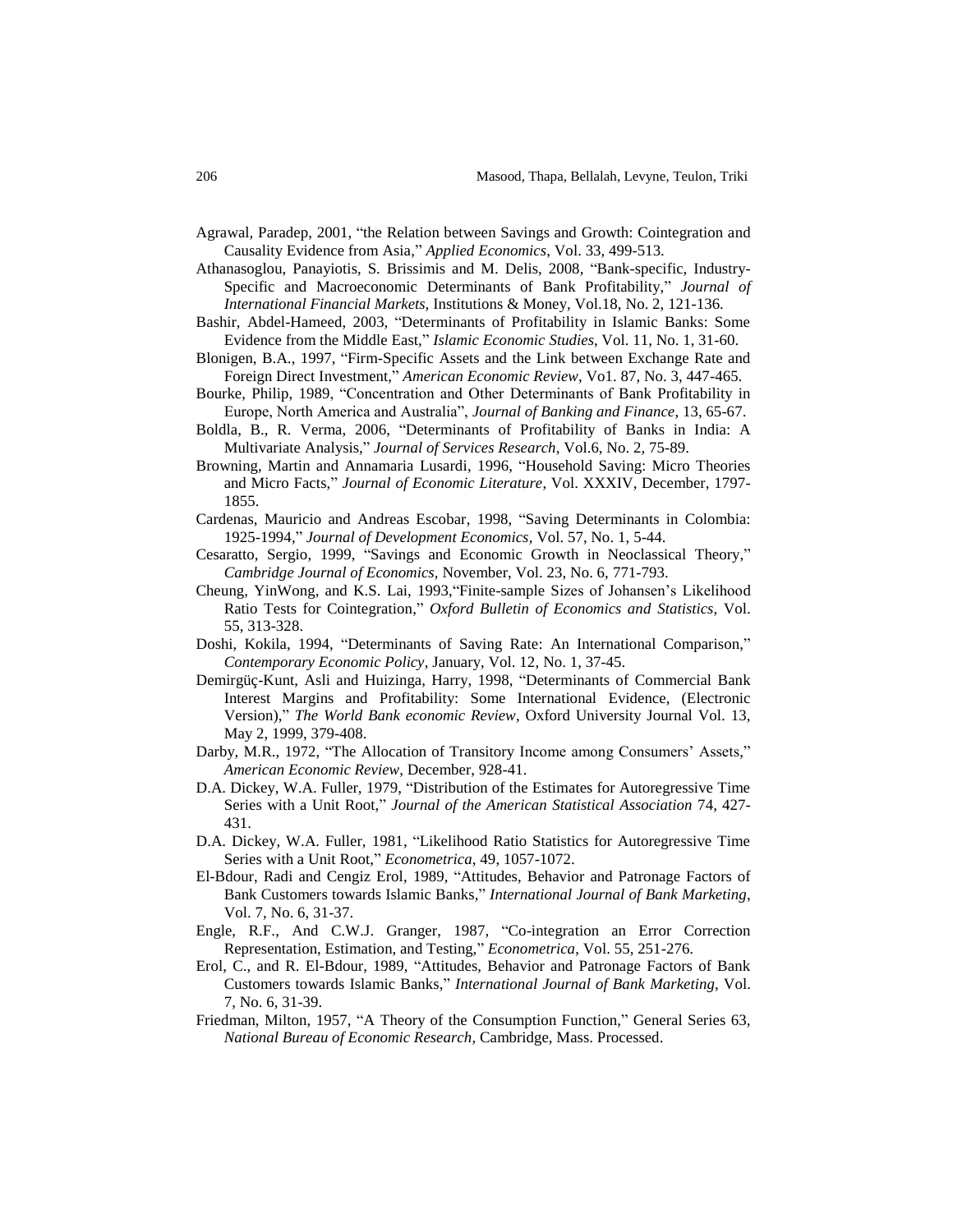- Fraser, R. Donald, and Peter S. Rose, 1972, "Bank Entry and Bank Performance," *Journal of Finance*, Vol. 21, No 1 (March), 65-78.
- Granger, C.W.J. 1980, "Testing for Causality: A Personal Viewpoint," *Journal of Economic Dynamics and Control*, 2, 329-352.
- Granger, C.W.J., 1969, "Investigating Causal Relation by Econometric Models and Cross-Spectral Methods," *Econometrica*, 37, 424-438.
- Haron, Sudin, 1996a, "The Effects of Management Policy on the Performance of Islamic Banks," *Asia Pacific Journal of Management*, Vol. 13, No. 2, 63-76.
- Heggested, Arnold A. 1977, "Market Structure, Risk, and Profitability in Commercial Banking," *Journal of Finance*, 32 (September), 1207-16.
- Heien, D.M., 1972, "Demographic Effects and the Multiperiod Consumption Function," *Journal of Political Economy*, Vol. 80, No. 1, 125-88.
- Hondroyiannis, George, 2004, "Estimating Private Savings Behaviour in Greece," *Journal of Economic Studies*, Vol. 31, No. 5, 457-476.
- H. Pesaran, Y. Shin, 1998, "Generalized Impulse Response Analysis in Linear Multivariate Analysis," *Economics Letters* 58, 17-29.
- Johansen, S., and K. Juselius, 1990, "Maximum Likelihood Estimation and Inference on Cointegration with Application to the Demand for Money," *Oxford Bulletin of Economics and Statistics,* Vol. 52, 169-210.
- Johansen, S., 1988, "Statistical Analysis of Cointegration Vectors," *Journal of Economic Dynamics and Control,* Vol. 12, 231-254.
- Juster, F.T., And L.D. Taylor, 1975, "Towards a Theory of Saving Behavior" *American Economic Review*, Papers and Proceedings, May, 203-9.
- Kwast, Mayron L., and John T. Rose, 1982, "Pricing, Operating Efficiency, and Profitability among Large Commercial Banks," *Journal of Banking and Finance,* Vol. 6 No. 2 (June), 233-254.
- Kahf, Monzer and Khursid Ahmad, 1980, "A Contribution to the Theory of Consumer Behaviour in Islamic Society," *Studies in Islamic Economics,* Leicester: The Islamic Foundation.
- Kiiza Barnabas and Glen Pederson, 2001, "Rural Household Savings Mobilization: Empirical Evidence from Uganda," *Journal of African Economics*, Vol. 10, No. 3, 390-409.
- Loayza, Norman and Rashmi Shankar, 2000, "Private Savings in India," *The World Bank Economic Review,* Vol. 14, No. 3, 571-594.
- Loayza, Norman, Klaus Schmidt-Hebbel, and Luis Serven, 2000a, "What Drives Private Saving Across the World," *Review of Economics and Statistics*, May, Vol. 14, No. 3, 393-414.
- Liu, Yong, and Jung-Hua Hung, 2006, "Services and the Long-term Profitability in Taiwan's Banks," *Global Finance Journal*, Vol. 17, No. 2,177-191.
- Molyneux, Philip and John Thornton, 1992, "Determinants of European Bank Profitability: A Note," *Journal of Banking and Finance*, 16, 1173-1178.
- Metwally, M.M., 1997, "Differences between the Financial Characteristics of Interest-Free Banks and Conventional Banks," *European Business Review*, Vol. 97, No 2, 92-98.
- Masood O., Akhtan B. and Chaudhary S., 2009, "An Empirical Study on the Banks Profitability in the KSA: a co integration approach," *African journal of Business Management,* 3(8) August, 374-382